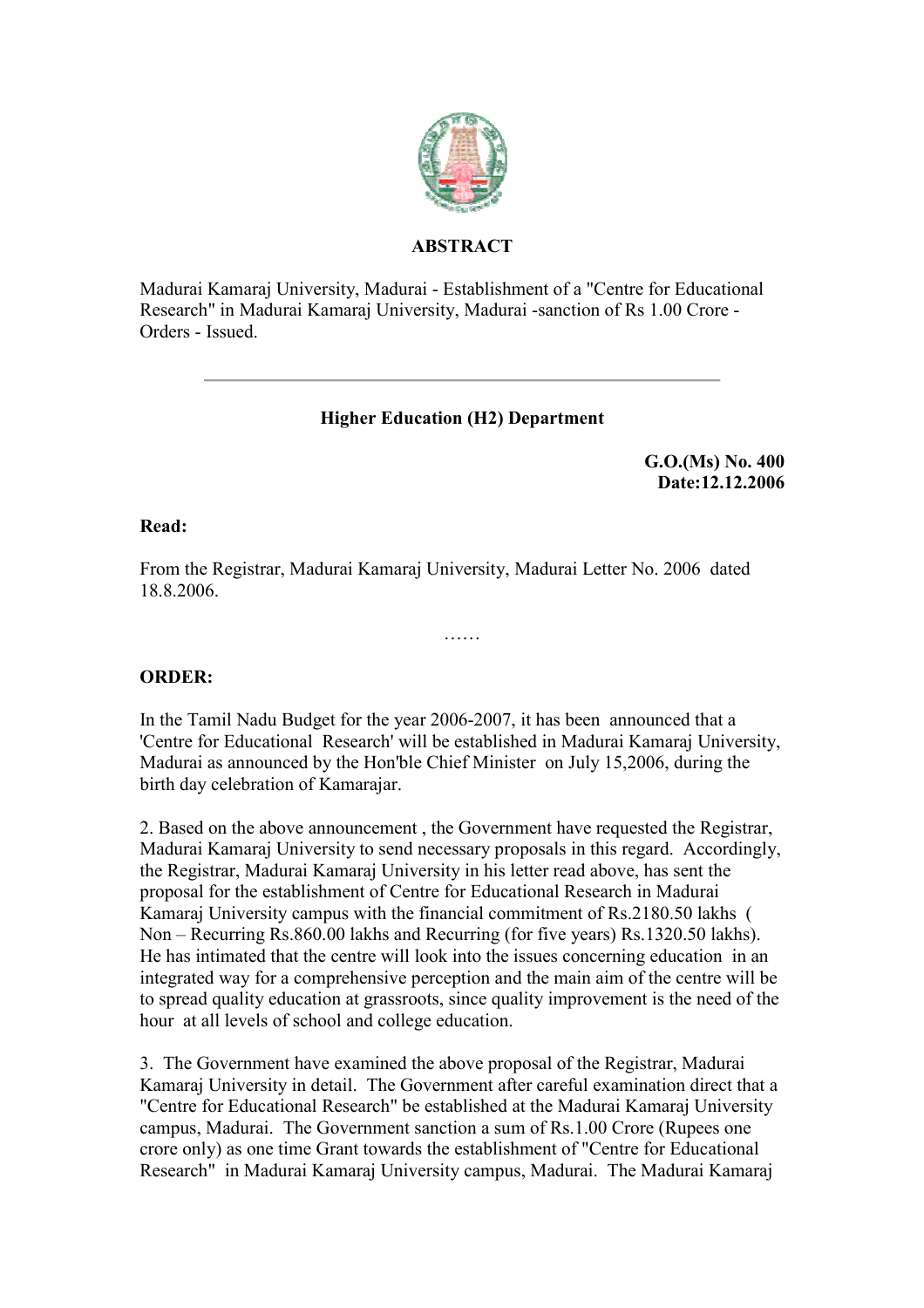University should approach University Grants Commission for financial support and the balance requirement if any shall be met by the University.

4. The expenditure shall be debited to "2202 General Education -03. Universities and Higher Education -102. Assistance to University–I Non-Plan–AC. Madurai Kamaraj University - 09. Grants –in-Aid-03. Grants for Specific Schemes.[ DPC 2202 03 102 AC 0938].

5. The expenditure sanctioned in para 3 above shall constitute an item of "New Instrument of Service" and approval of the Legislature will be obtained in due course. Pending approval of Legislature, the expenditure will be met by an advance from the Contingency Fund. Orders regarding this, will be issued by the Government in Finance (BG-I) Department separately. The Director of Collegiate Education is requested to apply to the Government in Finance (BG-I) Department in the prescribed Proforma along with this order for sanction of an advance from the Contingency Fund. The Director of Collegiate Education is also requested to send necessary draft explanatory notes for the inclusion of the above expenditure in the First Supplementary Estimates for 2006 -2007 without fail.

6. The Director of Collegiate Education , Chennai is requested to release the amount sanctioned in para 3 above on receipt of claims from the Madurai Kamaraj University. The Registrar, Madurai Kamaraj University is requested to send the Utilisation Certificate to the Director of Collegiate Education , Chennai as well as to Government in due course.

7. This order issues with the concurrence of the Finance Department vide its U.O.No.441 / SS(Dr.KSG) / 2006 , dated 7.12.2006 and ASL No.1077 (One thousand and seventy seven)

(By Order of the Governor)

#### **K.Ganesan Special Commissioner and Secretary to Government**

To

The Vice Chancellor / The Registrar / The Finance Officer, Madurai Kamaraj University , Madurai

The Director of Collegiate Education ,Chennai-6

The Director of Local Fund Audit, Chennai-108

The Accountant General, Chennai 18/35.

The Pay and Accounts Officer, Madurai

Copy to